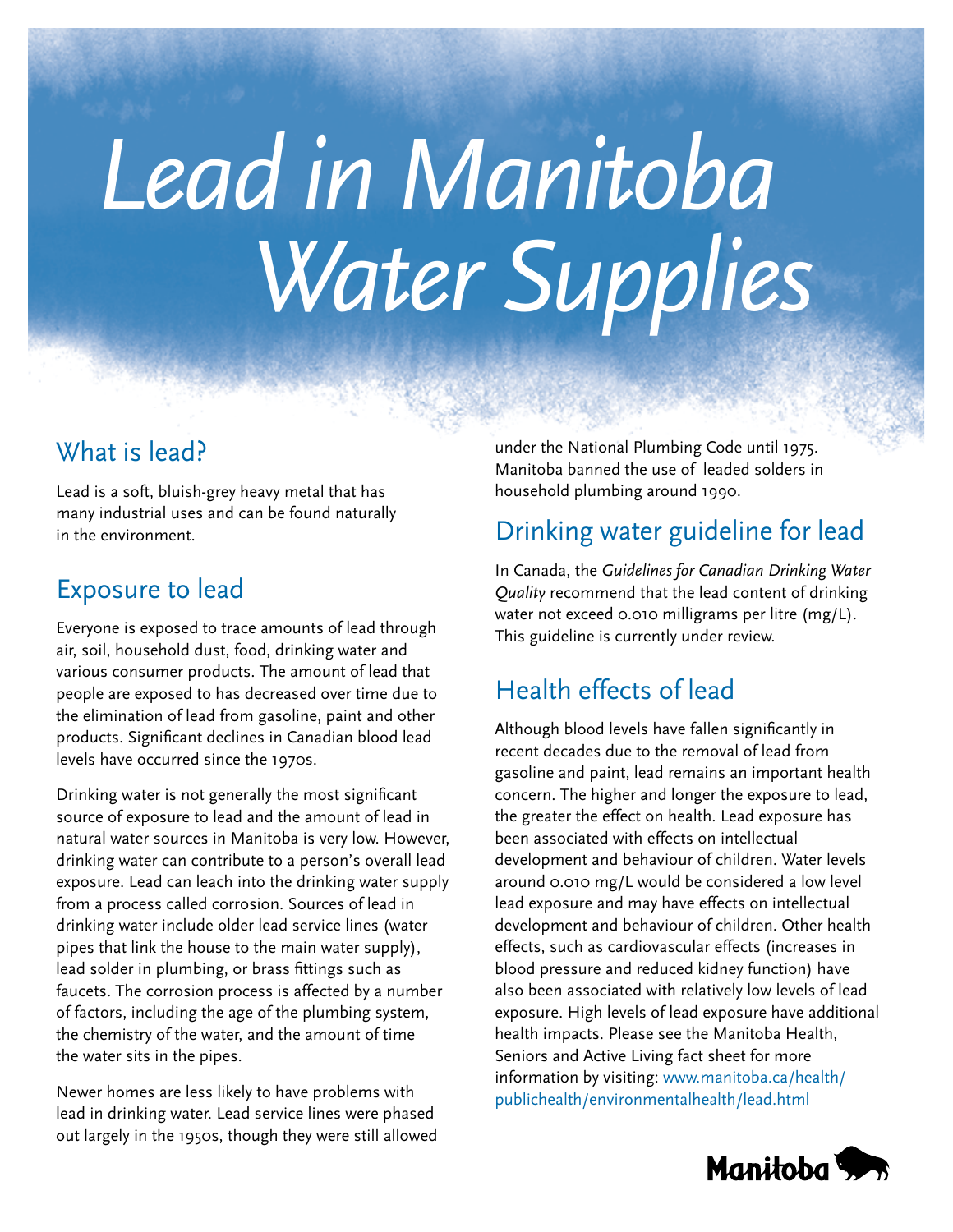### [How lead gets into tap water](http://gov.mb.ca)

Lead typically gets into tap water as it passes through distribution systems, service connections and plumbing pipes in the home. The highest lead levels in tap water are linked to leaching from lead service connections. The levels of lead leached into tap water increase with the amount of time the water sits in contact with materials that contain lead, and are generally highest when the water has not been used for several hours, such as overnight or during working hours.

Lead levels in drinking water also depend on the chemistry of the water supply. Lead-based pipes and other plumbing materials are more likely to corrode if the water has a low pH (is very acidic) or if the alkalinity (the ability of the water to stabilize the pH) is low.

#### How do I know if my tap water is affected by lead?

Homes built before 1950 may have a lead service line. Check the service line, which should be exposed where it attaches to the water meter. If it is greyish-silver, as opposed to copper-coloured, it may contain lead. You can also contact your water supplier to see if they have information on lead service lines in your community.

In houses built before 1989, lead solder may have been used to connect pipes. Older plumbing fittings may also contain higher levels of lead than are allowed today. Lead solder and older plumbing fittings can leach lead, but the effect on water quality is usually less than lead service lines.

#### What if I live in an apartment or condo?

Just like houses, apartment buildings and condos built before 1989 may also have lead-based solder and other lead-containing plumbing materials. Larger buildings do not typically have lead service connections. The diameter of pipe required to supply such buildings was generally larger and pipes were made of other materials for practical reasons even before 1950.

### What to do to reduce lead levels in tap water

If your house has a lead service line, the best way to reduce exposure is to replace it. This can be expensive. Check with your water supplier for information on lead service line replacement programs in your community. The municipality is generally responsible for the water distribution system until it reaches the homeowner's property. The portion of the lead service line from the curb stop to the house is the homeowner's responsibility.

Another way to reduce lead exposure is to avoid drinking tap water that has been sitting in the plumbing system for a long time (ex: overnight or during the workday). Flush the toilet, take a shower or start a load of laundry first thing in the morning or after work to clear the water from the service line, then run the tap until the water turns cold to clear the water that has been sitting in the plumbing. Fill a container with cold fresh water and keep it in the fridge for drinking or cooking.

Flush the pipes whenever water has been sitting in the plumbing system for several hours by running the water for two to five minutes before using it for cooking or drinking. Water drawn off initially may be used for other purposes, such as watering plants or washing dishes.

Use cold tap water for drinking and cooking, since hot water increases the leaching of lead.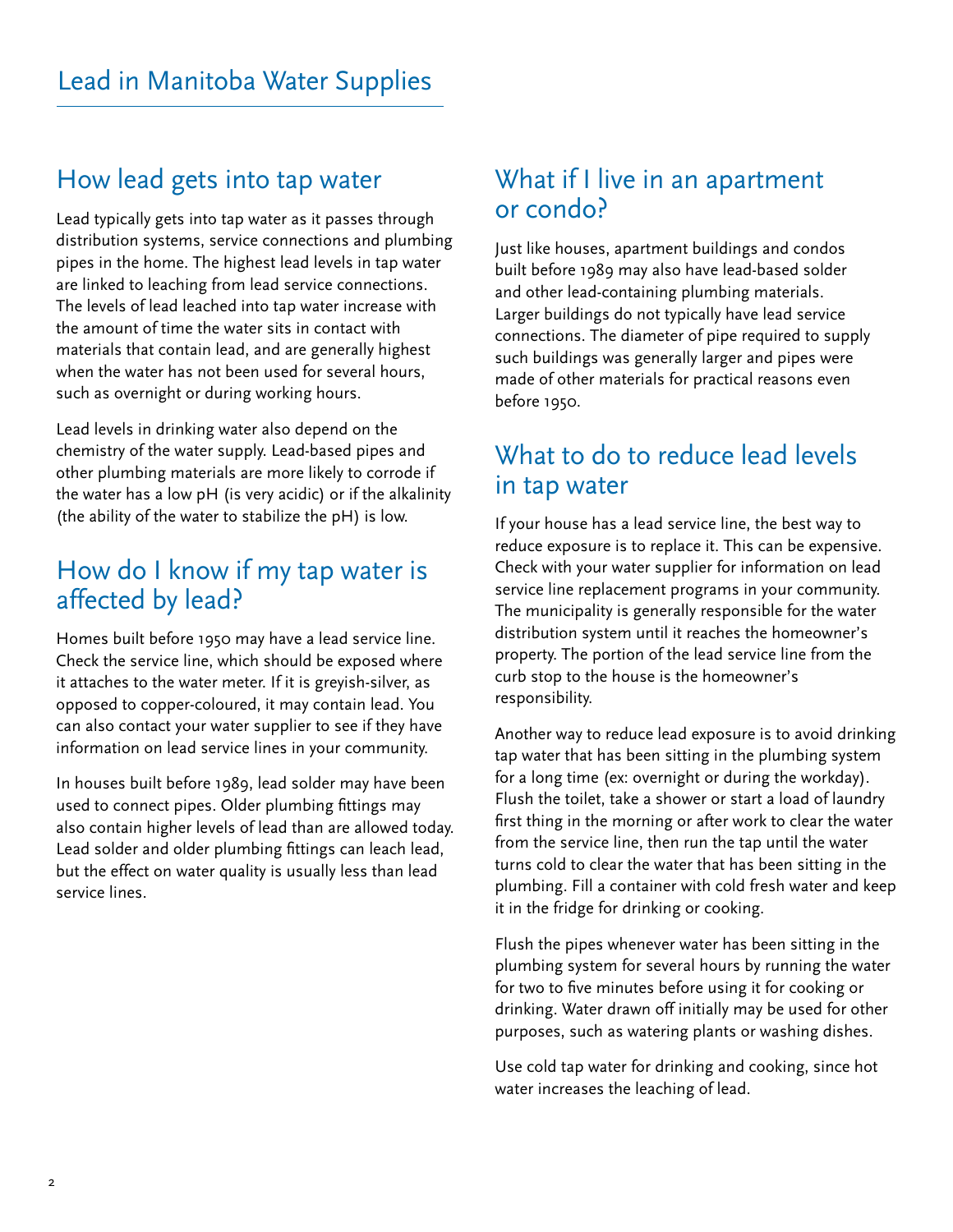Make sure the aerators (or screens) on faucets used for drinking and cooking are periodically cleaned to remove any lead particles that may have accumulated. These particles may be released from lead solder or following a partial replacement of the lead service line, and could be trapped in the aerators.

Another option for reducing exposure to lead is to install a treatment device on the tap used for drinking water.

### Is it safe to shower or wash clothes in tap water with higher lead levels?

Yes, it is safe to shower, bathe, wash dishes and clean clothes using tap water with higher lead levels. The primary means of lead absorption is by drinking the water or consuming food made with the water.

# How do I treat the water at the tap?

Drinking water treatment devices can be installed at the tap (point-of-use) or where the water enters the house (point-of-entry). Point-of-use devices are preferred for removal of lead as lead levels may increase as water moves through the household plumbing system. Lead is only a concern if ingested. Showering or bathing are not a concern, so there is no need to treat water used for other purposes. Point-of-use filters and treatment devices are typically installed at the kitchen tap, which is the tap most commonly used for drinking water.

The treatment device should be certified to meet the NSF International (NSF)/American National Standards Institute (ANSI) standard for removal of lead.

Organizations that are accredited to certify devices to the NSF standard (including NSF itself) are listed below. See the organizations' websites for listings of certified products:

- NSF International (NSF) –<www.nsf.org>
- Canadian Standards Association (CSA) <www.csagroup.org>
- Underwriters Laboratories Incorporated (UL) <www.ul.com>
- International Association of Plumbing and Mechanical Officials (IAPMO) –<www.iapmo.org>
- Water Quality Association (WQA) <www.wqa.org>

Certified devices are tested to ensure the safety of materials used in the devices and to ensure they perform as claimed.

Point-of-use devices certified for removal of lead are often available from local home-improvement or plumbing stores.

Quotes may also be obtained from reputable water treatment equipment suppliers. Suppliers should provide information on how much lead will be removed, maintenance requirements and costs.

Once installed, follow the manufacturer's instructions on the use and maintenance of treatment devices and disposal of filter media.

#### What steps can water system owners take to reduce lead in drinking water?

Water system owners can optimize the water treatment process to reduce the potential for corrosion in the distribution system. Changes in treatment, primarily pH and alkalinity adjustments, alone or in combination with corrosion inhibitors, can significantly reduce the leaching of lead.